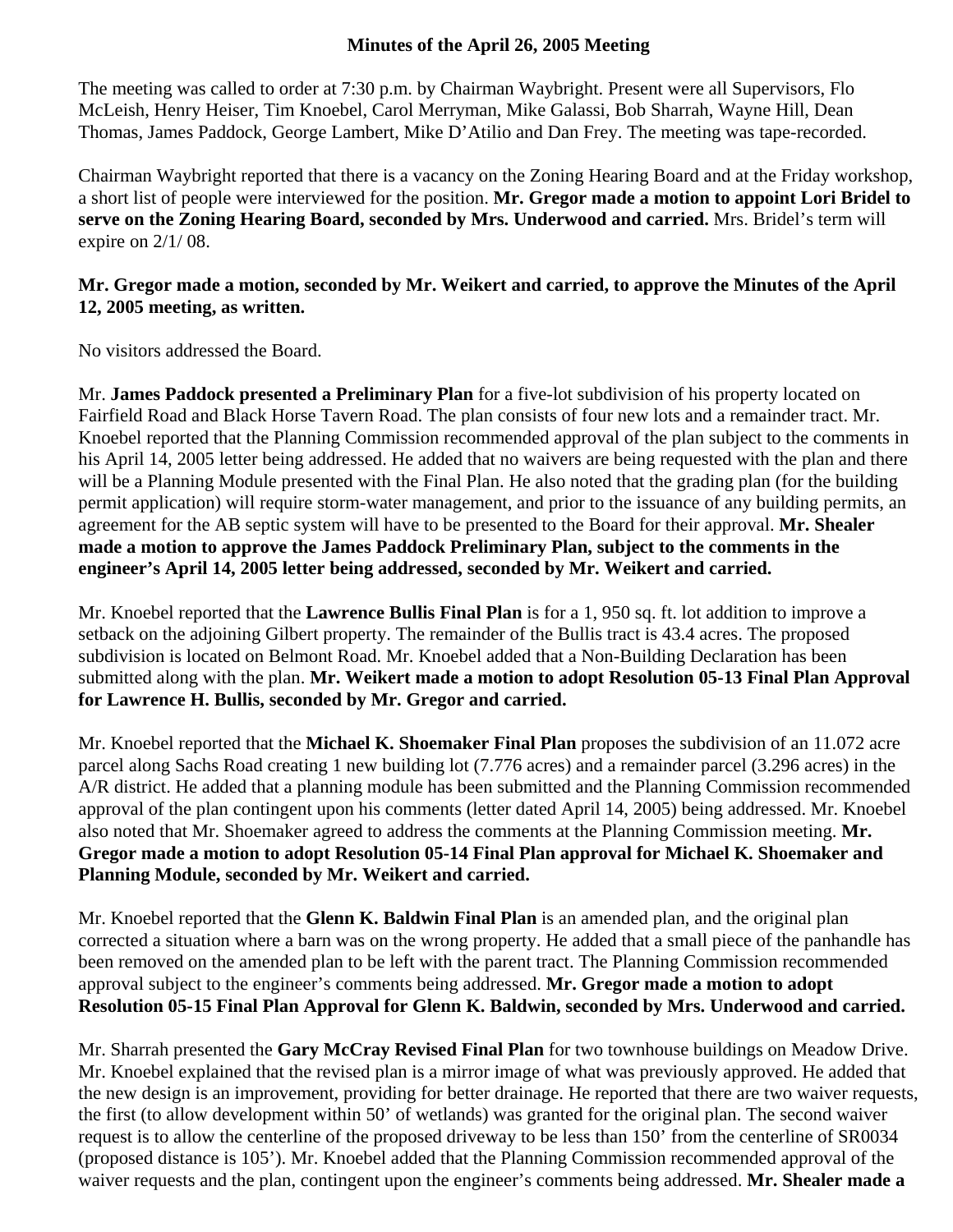**motion to approve the request for a waiver to Section 410.4.D to permit development within 50' of the wetlands, seconded by Mr. Weikert and carried**. **Mr. Shealer made a motion, seconded by Mr. Weikert and carried to approve the request for waiver to Section 414.12.A to allow the centerline of the proposed driveway to be closer than 150' from the centerline of SR0034. Mrs. Underwood made a motion to adopt Resolution 05-16 Final Plan Approval for Gary McCray Company. The motion was seconded by Mr. Shealer and carried.** 

Mr. Sharrah also presented the **Patriots Choice, Phase I, Final Plan**, Planning Module and Planning Exemption. Mr. Knoebel reported that the plan consists of 40 single-family detached homes. He added that the developer is in agreement with the road tie-in with Boyds School Road, and the waivers were addressed at preliminary plan approval. Mr. Knoebel also reported that the Planning Commission approved the final plan contingent upon the comments of the April 14, 2005 letter being addressed. Mr. Frey asked that the resolution be amended to indicate that the recreation fees are \$500.00 per lot, as agreed upon. **Mr. Gregor made a motion, seconded by Mr. Weikert and carried, to adopt Resolution 05-17 Final Plan Approval for Patriots Choice, Phase I with the correction to 2.g. Mr. Gregor made a motion, seconded by Mr. Shealer and carried to approve the Planning Module for 40 units and the Planning Exemption for 17 units.** 

Mr. Sharrah also presented the **Cannon Ridge, Phase II, Final Plan.** Mr. Knoebel reported that the Planning Commission denied the plan and he suggested that once the plan is revised, it go back to the Commission for their recommendation. Mr. Knoebel also noted that there are many waiver requests and they were discussed at length. Mr. Sharrah requested a ninety-day extension for approval of the plan. **Mr. Gregor made a motion to approve the request for extension, seconded by Mr. Shealer and carried.** Approval of the plan is needed by July 1, 2005.

Mr. Sharrah and Mr. Wayne Hill presented **The Meadows, Phase II, Final Land Development Plan**. Mr. Knoebel reported that the plan is for an additional 29 units on 11.403 acres on Meadow Drive. He added that there was a question about the right-of-way shown on the prior plan that would provide a tie-in with Longview Blvd., and there are nine requests for waivers. Mr. Heiser clarified that the right-of-way was never deeded and the plan is more than five years old. Mr. Knoebel reported that the Planning Commission recommended approval of the plan, subject to the developer addressing any outstanding engineer's comments. Mr. Knoebel reviewed the waiver requests with the Board and indicated that he does not see a problem with granting the waivers. Mr. Sharrah agreed to attempt to get the detention basins to have a 1% bottom slope. The width of the individual driveways was discussed. Mr. Sharrah agreed to increase the width of the longest drive to 18 ft. Ms. McLeish will revise the resolution to make that a condition of approval. **Mr. Shealer made a motion, seconded by Mr. Weikert and carried to approve waiver requests 3.a. through 3.i. Mr. Gregor made a motion, seconded by Mr. Shealer and carried to adopt Resolution 05-18 Final Plan Approval for The Meadows, Phase II.** 

**Mr. Gregor made a motion, seconded by Mr. Weikert and carried to grant a 90-day extension for approval of the Cumberland Village Preliminary Plan.** Approval will be needed by July 29, 2005.

## **Mr. Weikert made a motion, seconded by Mrs. Underwood and carried to approve a Special Event application for the Gettysburg YWCA 5K Run to be held on July 19, 2005.**

The next item on the agenda was to schedule a date for a public hearing for proposed adoption of an ordinance for the township to establish and be part of the Inter-municipal Agreement Creating a Shared Adams County UCC Board of Appeals. Mr. Heiser reported that he would like to investigate the necessity to hold a public hearing prior to the adoption of this ordinance. Mr. Heiser added that if he determines that a public hearing is needed, he will move forward with preparing the advertisement to hold the hearing at 7:00 p.m. prior to a regular meeting. **Mr. Shealer made a motion, seconded by Mr. Weikert and carried to authorize Mr. Heiser to advertise a public hearing and/or intent to adopt the ACBOA Ordinance for a meeting in June.** 

Mr. Dean Thomas presented a request for a 60 to 90 day extension to comply with the Board's order to remove